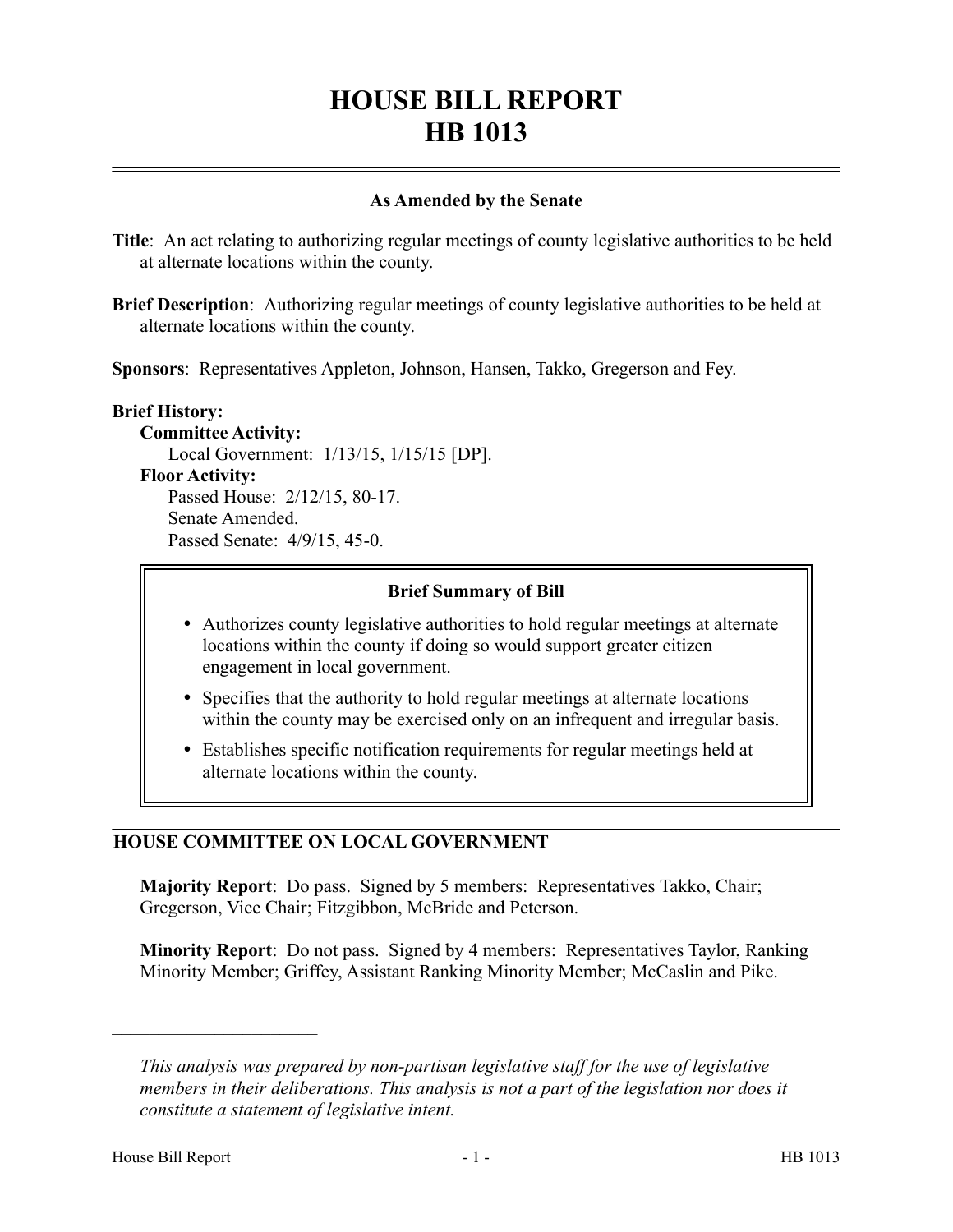**Staff**: Ethan Moreno (786-7386).

# **Background**:

Washington counties provide regional services to all residents within their jurisdiction, including administering elections and furnishing judicial services, and a broader array of services to residents in unincorporated areas.

County legislative authorities are required to hold regular meetings at the county seat to transact any business required or permitted by law. Although the term "regular meeting" is not defined in statutory provisions governing counties, the Municipal Research and Services Center defines "regular meeting" as one that is held according to a schedule, adopted as appropriate, by the applicable public governing body.

Contrary to the geographic limitations on regular meetings, county legislative authorities may hold special meetings (meetings that are not held according to an adopted schedule) at any location within the county if the agenda item or items are of unique interest or concern to the citizens of the area of the county in which the special meeting is to be held.

### **Summary of Bill**:

County legislative authorities are authorized to hold regular meetings at alternate locations outside of the county seat, but within the county, if the legislative authority determines that holding a meeting at an alternate location would be in the interest of supporting greater citizen engagement in local government. This alternate location option may be exercised only on an infrequent and irregular basis.

At least 20 days before holding a regular meeting outside of the county seat, the county legislative authority must give notice of the meeting. At a minimum, the notice must be: (1) posted on the county's website; (2) published in a newspaper of general circulation in the county; and (3) sent via electronic mail (e-mail) to residents of the county who have chosen to receive notice by e-mail.

## **EFFECT OF SENATE AMENDMENT(S)**:

Limits the proposed frequency of regular meetings of a county legislative authority (legislative authority) that may be held at a location within the county, but outside of the county seat, to once per calendar quarter rather than on an infrequent basis. Requires the legislative authority to provide 30 or more days of notice, rather than 20 or more days of notice, for a meeting held outside of the county seat.

## **Appropriation**: None.

**Fiscal Note**: Not requested.

**Effective Date**: The bill takes effect 90 days after adjournment of the session in which the bill is passed.